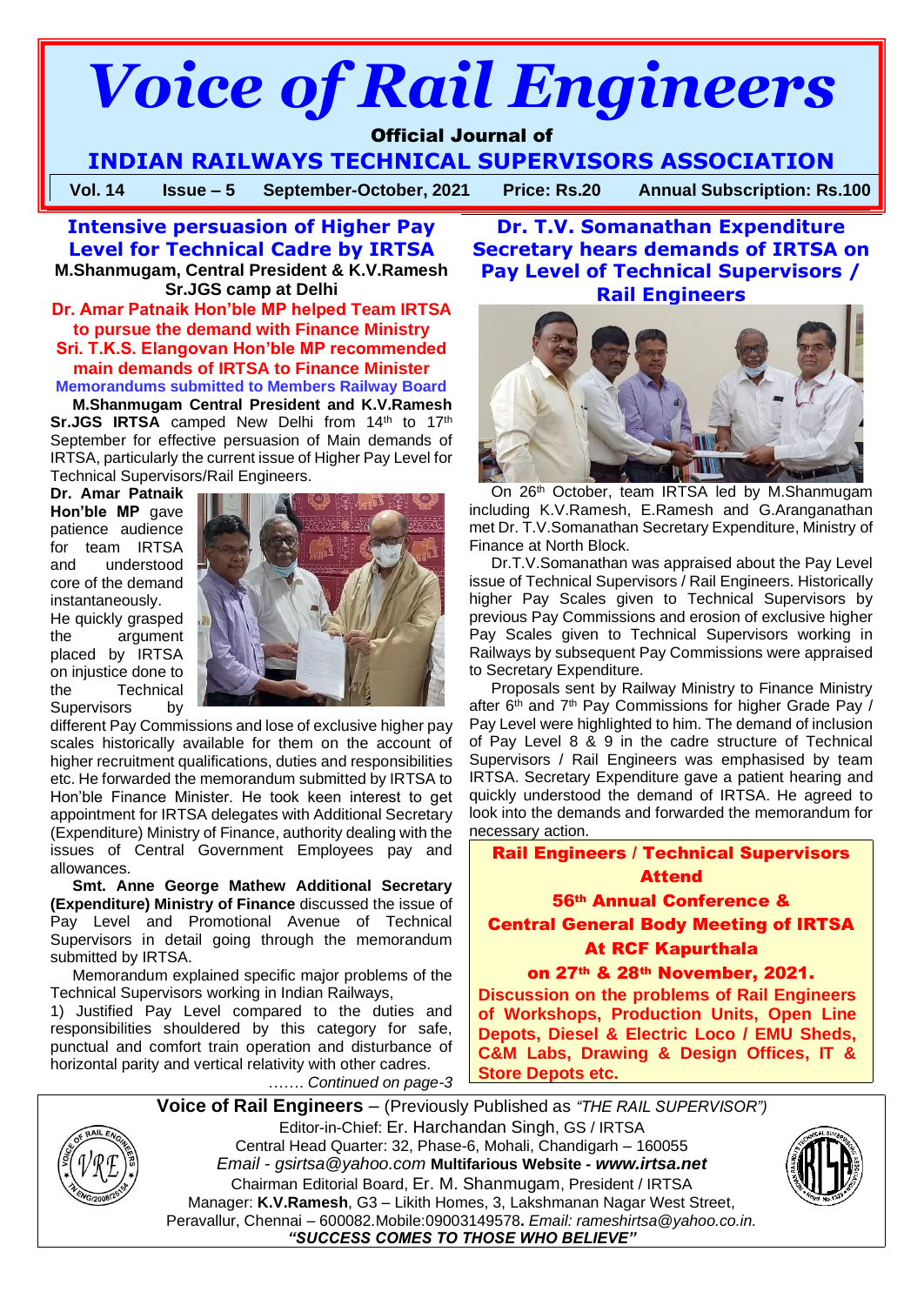# **Editorial MONETISATION OF GOVERNMENT &**

# **INDIAN RAILWAY ASSETS Plan could become a transfer of taxpayerfunded assets to a handful of businesses**

# **Uniqueness of Railways serving crores of citizens from all walks of life will be affected. Passenger & Freight fares will go up.**

Government plan of National Infrastructure Pipeline (NIP) aims infrastructure investment of Rs.111 lakh crores over five-year period from FY 2020 to FY 2025. With annual average investment of approximately Rs. 22 lakh crore, this is a significant step-up 2.5 times vis-à-vis historical levels of spending on infrastructure. Indicative Monetisation Value from Indian Railways is Rs 152,496 crore, 26% of total NMP value.

In addition to NIP, the cabinet secretariat has sent the report on "Rationalisation of Government Bodies; Proposals for the Ministry of Railways" prepared by the principal economic adviser of the Finance Ministry to the Railway Ministry and has directed it to submit the actions taken on the recommendations by the 5<sup>th</sup> of every month.

The report has made fourteen sweeping recommendations for the Railway Ministry to rationalise the entities under it including the merger of major organisations such as IRCTC, CRIS and RailTel, integration of various Railway Recruitment Boards with the National Testing Agency (NTA) and bringing railway schools under the Kendriya Vidyalaya Sangathan. The report recommended for clubbing of all Production Units of Indian Railways under one new PSU, merger of RVNL with IRCON and opening of all Railway Hospitals for public and proposed for improvement through Public Private Participation.

Government proposes for parting with revenue-earning Railways, road, telecom infrastructure and PSEs in exchange for upfront payments or investments. Present proposal will be based on Government retaining the ownership with long term contractual partnerships. It is apparent that to maximize profit in a specified period investors would naturally want to raise prices, limit competition or cut back on upkeep and maintenance.

The proposal would not likely to bring competition either between Government & private players or among private players, because it is going to be monopoly by a single corporate in major infrastructure. Many of important airports, seaports and Container Corporation, a Railway owned PSU are going to be in the hands of only one major corporate. Telecom industry is already in the hands of richest corporate eliminating other private players.

For number of reasons including failure, by private operator, changes in socio & economic scenario, changes in Government policy, Central & State Governments to achieve their obligations, external circumstances, natural calamities, cashflows to the private operator, vulnerability of projects invested through FDI according to the unpredictable performance of international finance markets, etc., these monetization plan will fail.

There is huge cost attached to the debt of private operators since they are required to provide good return of investment. This cost has to be borne invariably either by customers i.e. citizens or by Government in the form of subsides or by other means like tax concession, concession on loan interest or even writing off of loan.

Private sector is expected to do for what it is paid to do. Monitoring of their performance in huge magnitude will be a major problem for Government agencies. Private sectors are not obligatory to spend money and to do R&D for future developments and needs.

Ultimately it is going to be Government's responsibility. Citizens will continue to hold Government accountable for quality of utility services. Government needs to have sufficient expertise to execute and monitor the contract to enforce the obligations.

Private sector will likely to have advantages by holding better data relating to their projects, which will be a major hinderance in getting the Government's capital & operational share. Government is facing this problem with toll plaza operators of National Highways. Government is not able to bring transparency in the huge collection done in the NH toll plazas. Citizens are forced to pay multiple taxation. For every vehicle, GST & road tax is collected, huge tax on petrol & diesel is being levied, higher insurance premium etc., add to the cost escalation.

In addition, payment at toll plaza has become a major harassment for people from all walks of life, whether they use their own transport or public transport. Government is not in a position to declare income from toll plazas accurately. Toll plazas are not only looting the public money, they reduce speed of the travel considerably. They have done nothing to improve the safety in road travel. In fact, situation is turning from bad to worse, in India number of road accidents and death & major injury due to road accidents is highest in the world. More collection at toll plazas have not resulted in reduction in accidents, painfully it is getting increased. More dangerously there is no comprehensive data on accidents and corrective & preventive action taken by them is available with Government. It is clear that except Toll Plaza operators no one in India is happy about Toll Plazas.

Second Class Ordinary in Indian Railways costs only 23.78 paise per KM, it is 20.73 paise/KM for sub-urban travel. In 2019-20 IR carried 808.6 crore passengers. Out of this 644.8 crore (80%) were using sub-urban and second-class ordinary travel, only 20% were using reserved classes including sleeper class, i.e 94% of passengers are using suburban, second class ordinary and sleeper class travel. Any monetisation of Indian Railway infrastructure including Railway Stations, Passenger trains, Railway Tracks, etc will put these 760 crore common men in serious risk of paying more for the same service or less availability of these common men services.

For upper class passengers invariably, fairs will go up and the benefit of higher fares will be eaten away by private train operators. Two classes through them Indian Railways is earning profit, A/C three tier & AC Chair Car, will be robbed by private train operators.

Dedicated Freight Corridors (DFC) for the route length of 2,843 km costing around one lakh crore is a unique project. Nowhere in the world dedicated rail fright corridors developed with this magnitude of investment. Handing over of DFC to private through monetisation from the stage of commissioning of its operation will make a huge dent in the earnings of Indian Railways particularly when 64% of IR's earnings come from freight traffic and no need to add it will increase freight fares also.

In a nut-shell value of assets to be monetised will be underestimated and expected return for the Government will not come. Neither monetization can reduce the cost of service to the end users.  $\bigstar$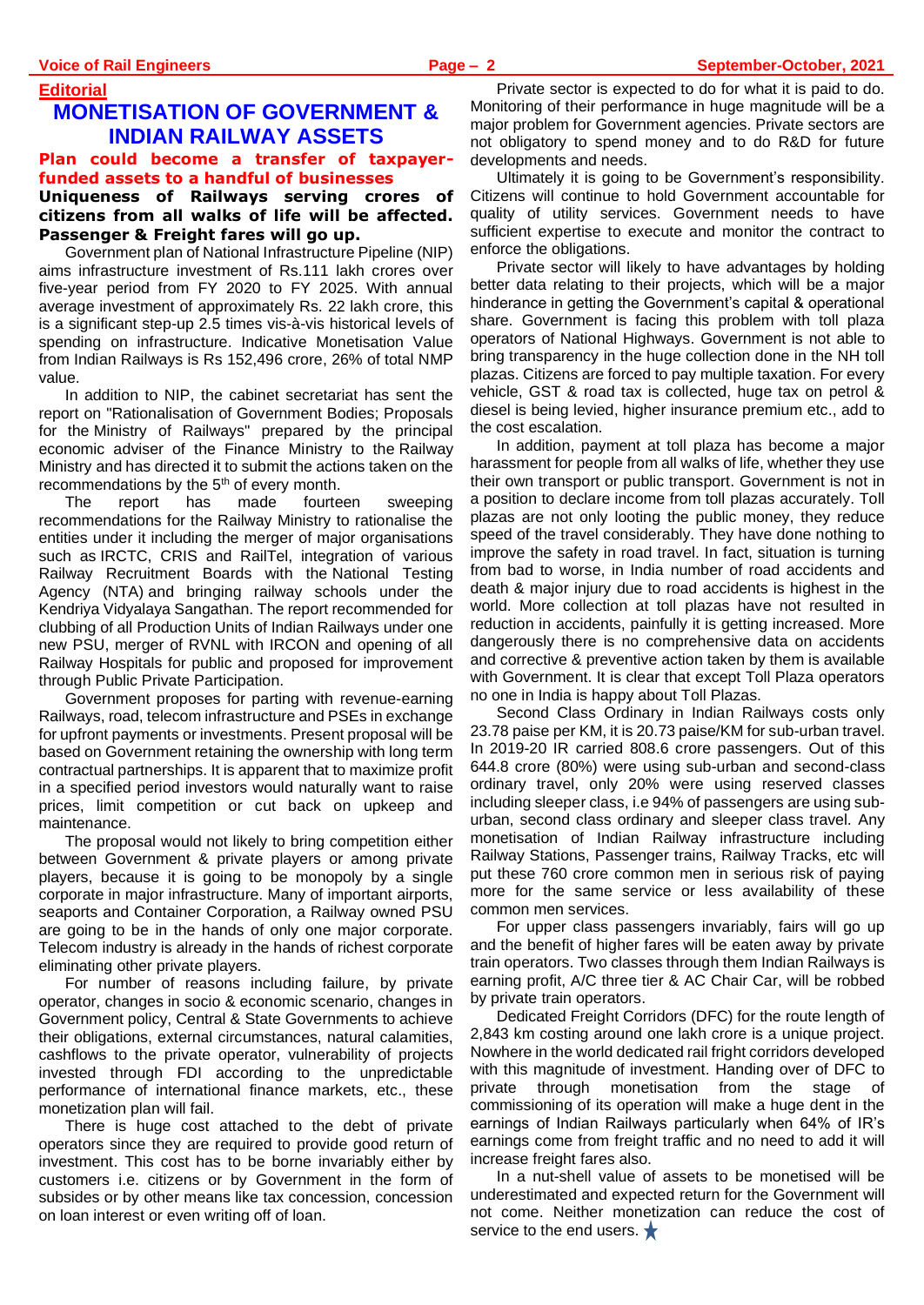# **Intensive persuasion by IRTSA**

……. Continued from page-1

2) Classification of posts as Group 'B' (Gaz.) on par with our counter parts in other Central & State Government departments.

3) Negligible career progression due to lack of promotional avenue & Anomalies in MACPs and

4) Hazardous & Strenuous working conditions and its related allowances.

Additional Secretary was briefed about the importance of Technical Categories JE, SSE (including Design & Drawing Cadre), CMA, CMS, DMS & CDMS in Railways, who are all having similar recruitment qualification and training. Recommendation of 7th CPC to eliminate the stagnation in the post of SSE, that, Railway Board should consider enhancing the number of posts in the next higher level. Railway Board's proposal after 6th CPC sent to Finance Ministry to upgrade the Grade Pay of JE to Rs.4600 and SSE to Rs.4800 and other merits of the demands were explained. Grant of Group 'B' status, Implementation of MACPs w.e.f 01.01.2006, inclusion of training period for the purpose of MACPs, etc were also discussed briefly.

Earlier detailed memorandum on the above four main demands forwarded by **Sri. T.K.S. Elangovan Hon'ble MP was submitted to Hon'ble Finance Minister through the Secretary.** 

**Memorandum was submitted to Member Traction & Rolling Stock Railway Board after a very brief meeting. Memorandum was also submitted to Member Finance Railway Board.** 

**Meeting with Dr.L.Murugan Hon'ble Minister of State for Information and Broadcasting, Fisheries and Animal Husbandry.** 

IRTSA delegates met Dr.L.Murugan for a short time at Tamil Nadu House New Delhi and the Minister has agreed to give sufficient time in the next meeting. Memorandum for Finance Minister was submitted to him with the request to forwarding it with his favourable remarks.

# **G.K.Vasan & M.Shanmugam Members of Parliament writes to FM & RM on Pay Level demand of Technical Supervisors**



 $On$ October Team IRTSA once again met Sri.G.K.Vasan, and Sri. M.Shanmugam Members of Parliament to apprise the demands of Technical Supervisors / Rail Engineers on grant of Higher Pay Levels.

Sri.G.K.Vasan said that he had already forwarded IRTSA memorandum to Finance Minister and promised to follow it further.

Sri.M.Shanmugam said that he had written to Finance Minister and Railway Minister on the main demands raised by IRTSA. He also told that he will meet Railway Minister to highlight the Pay Level demand.

# **IRTSA meeting with Sri.L.Murugan, Minister for I&B**

M.Shanmugam Central President IRTSA & KV Ramesh Sr.JGS IRTSA met Sri.L.Murugan Minister of State for Information & Broadcasting and Fisheries, Animal Husbandry & Dairying on 16.10.2021 at Chennai and apprised him about the Pay Level issue of Technical Supervisors. President IRTSA requested for forwarding of memorandum to Finance Minister which Minister has agreed.

# **Team IRTSA met JCM & Federation leaders and requested for early decision on higher Pay Level for JE & SSE**

During their visit to New Delhi New Delhi from 14<sup>th</sup> to 17<sup>th</sup> September, team IRTSA met Dr.M.Raghavaiah, Leader JCM and GS NFIR and Com.S.G.Mishra, Secretary JCM (Staff Side) and GS AIRF.



Both the leaders held detailed discussion on the issues of Pay Level, grant of Group 'B', anomalies in MACPs, privatisation of passenger train operation, corporatization of Production Units of Indian Railways, etc.

Central President IRTSA thanked both leaders for continuously striving for the betterment of Railwaymen.



Garlanding of Com.J.P.Chaubey's statue at AIRF's office New Delhi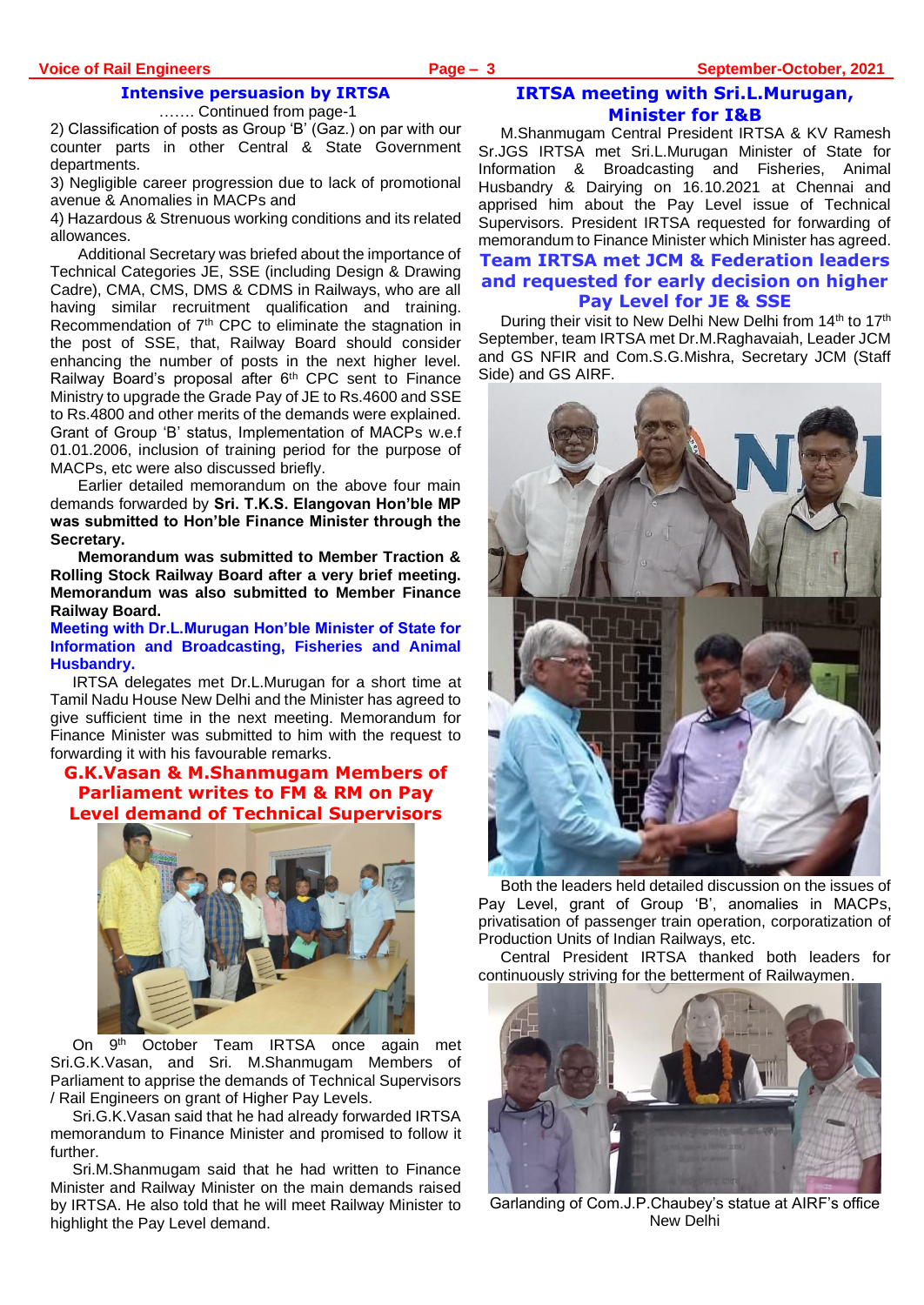# **IRTSA memorandum forwarded from PM's office to Finance & Railway Ministries**

**Memorandum submitted by IRTSA to the Hon'ble Prime Minister, explaining about the category of Technical Supervisors / Rail Engineers has been forwarded to Finance Ministry and Railway Ministry by Additional Secretary Prime Minister's office.**

**Memorandum was highlighting about the category of Technical Supervisors / Rail Engineers which is primarily responsible for safe & punctual operation of trains, requesting Government to address genuine long time demands particularly Pay Level, Career Progression and promotional avenue.** 

**One of the issues on grant of Pay Level-8 & Pay Level-9 for Senior Section Engineers along with other department Supervisors are now under the consideration of Finance Ministry was also highlighted.** 

# **Finance Ministry forwards IRTSA memorandum to Railway Ministry on grant of HRA at the revised rates w.e.f. 1st Jan2021**

IRTSA memorandum to Secretary Expenditure demanding revision of rates to 27%, 18% and 9% for X, Y & Z class cities w.e.f. 1st January 2021, the date on which rates of DA crossed 25% has been forwarded to Railway Ministry.

**No.2/4/2021\_E.II(B) Government of India**

**Ministry of Finance Department of Expenditure** Dated 25<sup>th</sup> October, 2021

# **OFFICE MEMORANDUM**

**Subject: Clarification on grant of HRA at the revised rates of 27%, 18%, 9% to the X, Y & Z class cities respectively – reg.**

The undersigned is directed to forward copies of the following letters (in original) received from Indian Railways Technical Supervisors Association (IRTSA), National Federation of Railwaymen (NFIR) and DoPT respectively which are self explanatory, for appropriate action as deemed fit.

- 1. Letter No. IRTSA/CHQ/Memo. 2021/13 dated 28.08.2021 from IRTSA.
- 2. Letter No. I/%(C)/Pt.II dated 23.08.2021from NFIR
- 3. DoPT's O.M. No.Z-20025/5/2021-Estt (AL) dated September 2021.

Encl. As above  $-$  Sd -

Surendra Kumar Under Secretary to Govt of India

To

Ministry of Railways, Joint Director (Estt- Pay & Allowance), Room No.109B, Rail Bhavan – 110001 Copy for Information to

**1. Shri.Harchandan Singh,** General Secretary, Indian Railway Technical Supervisors Association (IRTSA). C.HQ 32, Phase 6, Mohali, Chandigarh-16005.

**2. Dr.M.Raghavaiah** General Secretary, National Federation Indian Railwaymen (NFIR), 3 Chelmsford Road, New Delhi – 110055.

3. Department of Personnel & Training (**Shri.Sunil Kumar, Under Secretary ESTT. (AL)**)**,** North Block, New Delhi – 110001.

# **Vice President Secretariat forwards IRTSA Memorandum to Rly Ministry**

**Fwd: Mail from Vice President Secretariat To: "Secretary Rly Board Railway Board" <secyrb@rb.railnet.gov.in> Sent: Wednesday, October 27, 2021 11:17:42 AM**

**Subject: Mail from Vice President Secretariat Dear Sir,**

**I am forwarding an email dated 14th October, 2021 received from Shri M. Shanmugam, Central President, IRTSA, which is self-explanatory, for appropriate attention.**

Hon'ble Members of Parliament Sri.T.K.S Elangovan and Sri.M.Shanmugam wrote to Hon'ble Vice President requesting him to give audience to delegates of IRTSA to highlight specific major problems of the Technical Supervisors working in Indian Railways such as, Justified Pay Level compared to the duties and responsibilities shouldered by this category for safe, punctual and comfort train operation and disturbance of horizontal parity and vertical relativity with other cadres, Classification of posts as Group 'B' (Gaz.) on par with our counter parts in other Central & State Government departments, Negligible career progression due to lack of promotional avenue & Anomalies in MACPS and Hazardous & Strenuous working conditions and its related allowances.

Due to his busy schedule Hon'ble Vice President couldn't spare time to meet IRTSA delegates. However IRTSA memorandum on main demands of Technical Supervisors / Rail Engineers has been forwarded to Railway Ministry from Vice President's Secretariate.

# **Engineers Day Celebrations**

Engineers' day was celebrated by Zones and sub units of IRTSA across the country observing COVID restriction norms. ICF Zone celebrated Engineers' Day on 29<sup>th</sup> September. Sri.Goutam Dutta PCME ICF graced the celebration as Chief Guest and Dr. Debatosh Mithra PCMO ICF Hospital as Guest of Honour. Sri.Amlan Turkey CWE/Shell and CPLE Sri. Anupam Chauhan CPLE also graced the function.

During the celebration PCME and PCMO planted tree saplings at AWTI lawns. 70 numbers foot operated hand sanitizer dispensers made by volunteers of IRTSA was distributed to ICF Hospital, TTC, AWTI and ICF Schools.

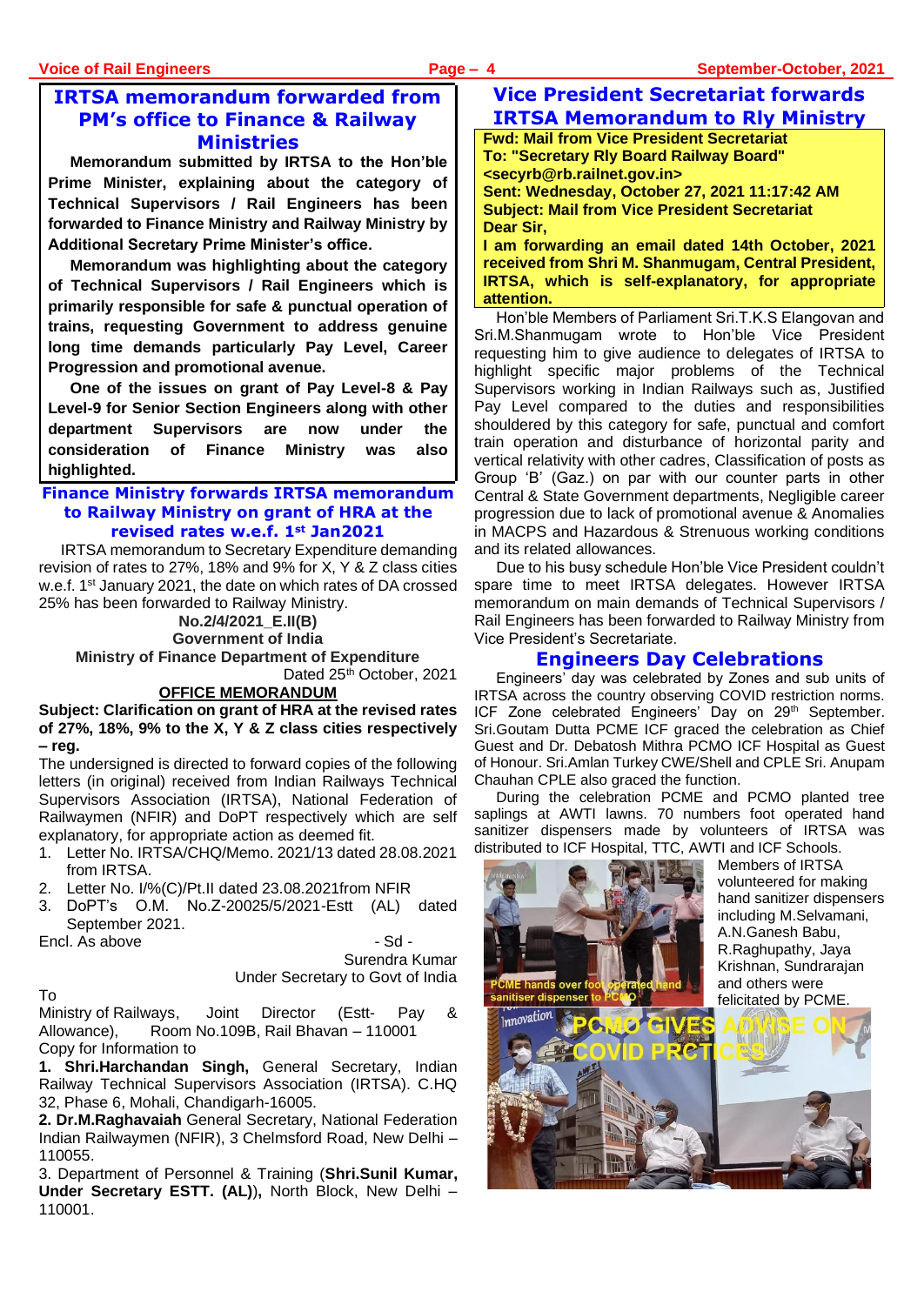# **Intensive persuasion of Pay Level issue at Dept of Expenditure, Ministry of Finance**

**Team IRTSA impresses department of expenditure officials to restore the superior pay scales available to Technical Supervisors/Rail Engineers working in Railways.** 

**Historical background of higher pay scales & stagnation of SSEs with Engineering Graduate entrants stagnating at entry level explained.** 



IRTSA delegates led by M.Shanmugam including K.V.Ramesh, E.Ramesh and G.Aranganathan camped New Delhi in 3rd week of October. As part of their persuasion Team IRTSA visited Department of Expenditure, Ministry of Finance, North Block on 25<sup>th</sup> October.

As directed by Additional Secretary Smt. Annie George Mathew the team met Deputy Secretaries Sri. Manthan and Sri. Madhan Gopal at their Chamber.

In the intensive discussion held with Deputy Secretaries lack of career progression, Graduate Engineers recruited as SSEs stagnated at recruitment grade without single promotion and erroneous representation given by Railways to 7<sup>th</sup> CPC were proved explained.

Historical background of higher Pay scales allotted to the Technical Supervisors working in Railways, element of Superintending Allowance merged with pay scale to fix a exclusive higher Pay Scale by 3rd Pay Commission which was not taken into consideration by 5<sup>th</sup> Pay Commission onwards, decision taken by Railway Ministry after 6<sup>th</sup> CPC to upgrade JE & SSE to GP Rs.4600 and Rs.4800 respectively, 7<sup>th</sup> CPC recommendation pertaining to Technical Supervisors in para 11.40.113, that Railway Board should consider increasing number of posts in next higher level of SSE to eliminate the stagnation, etc were explained.

Discussions held in the Railway Board, remarks and decisions recorded by Railway Board members on upgrading Group 'C' posts to Group 'B' and its administrative advantages narrated by then Member Staff were explained to Deputy Secretaries.

Both deputy secretaries discussed the issue with open mind and clarified their doubts.

# **IRTSA Facilitates leaders of All India Forum Against Privatization**



Sri. S.G.Mishra Secretary JCM & GS AIRF, Com. Dinesh Abrol and Com. Franko facilitated by Central President IRTSA

at AIRF's office during core members meeting of All India Forum Against Privatization.

The leaders held discussion on action programme against privatization and monetisation of Government establishments & assets including that of Indian Railways.

The leaders also discussed about conducting physical meeting on National Coordination Committee for Railwaymen's Struggle (NCCRS). IRTSA is also part of NCCRS.

# **IRTSA demand of Higher Pay Level highlighted to OSD for Minister of Railways & Director for MoSR. EDPC-I & EDPC-II appraised about the justification**

On 27<sup>th</sup> October, as part of persuasion of higher Pay Level and to put forward justification for demands of higher Pay Levels for Technical Supervisors / Rail Engineers team IRTSA requested for appointment with Hon'ble Railway Minister and MoSRs. Due to non-availability of MR and MoSR, OSD for MR and Director for MoSR received the memorandums.

Sri.Ved Praksh OSD to Railway Minister interacted with the team IRTSA. M.Shanmugam Central President IRTSA explained the justifications for upgrading the Pay Level of the category. The OSD assured to put up the issue to Hon'ble Railway Minister.

Smt. Suhani Mishra Director to Minister of State for Railways received the memorandum and assured that requested appointment with MoSR will be given in the future.

K.V.Ramesh, E.Ramesh and G.Aranganathan are part of IRTSA team.

# **IRTSA persuasion continues at Rly Board**

29<sup>th</sup> October, after interacting with officials in the Ministry of Finance, Team IRTSA once again concentrated on Railway Board to persuade with Railway Board officials on the issue under consideration, grant of higher Pay Level. It was learnt that Railway Ministry might have sent a common proposal for partial upgradation of posts in Pay Level-7 to Pay Level-8 to Finance Ministry for approval.

There may be possibility of Finance Ministry seeking clarification as done in the past. To further reiterate the demand of excusive higher Pay Level for Technical Supervisors / Rail Engineers team IRTSA met Railway Board officials and submitted memorandums by dually explaining the justifications for IRTSA's demand.

Joint Director/PC, Joint Director PC-V and Deputy Director PC-VII were appraised about the discrepancies with regard to non-inclusion of superintendent allowance with the basic pay of SSE, which is the basic reason for the present sufferings due to poor pay levels, promotion avenues and stagnation.

IRTSA team was led by M.Shanmugam including E.Ramesh and G.Aranganathan.

> *Rail Engineers visit IRTSA Website: http://irtsa.net for latest updates Knowledge Bank for Rail Engineers – Codes, Manuals, Orders, Circulars, Publications and activities of IRTSA*

**All Zones & sub units to send the details of Central Quota to the Central Treasurer ER O. N. PUROHIT, 106, SURAJ NAGAR, JODHPUR-342008**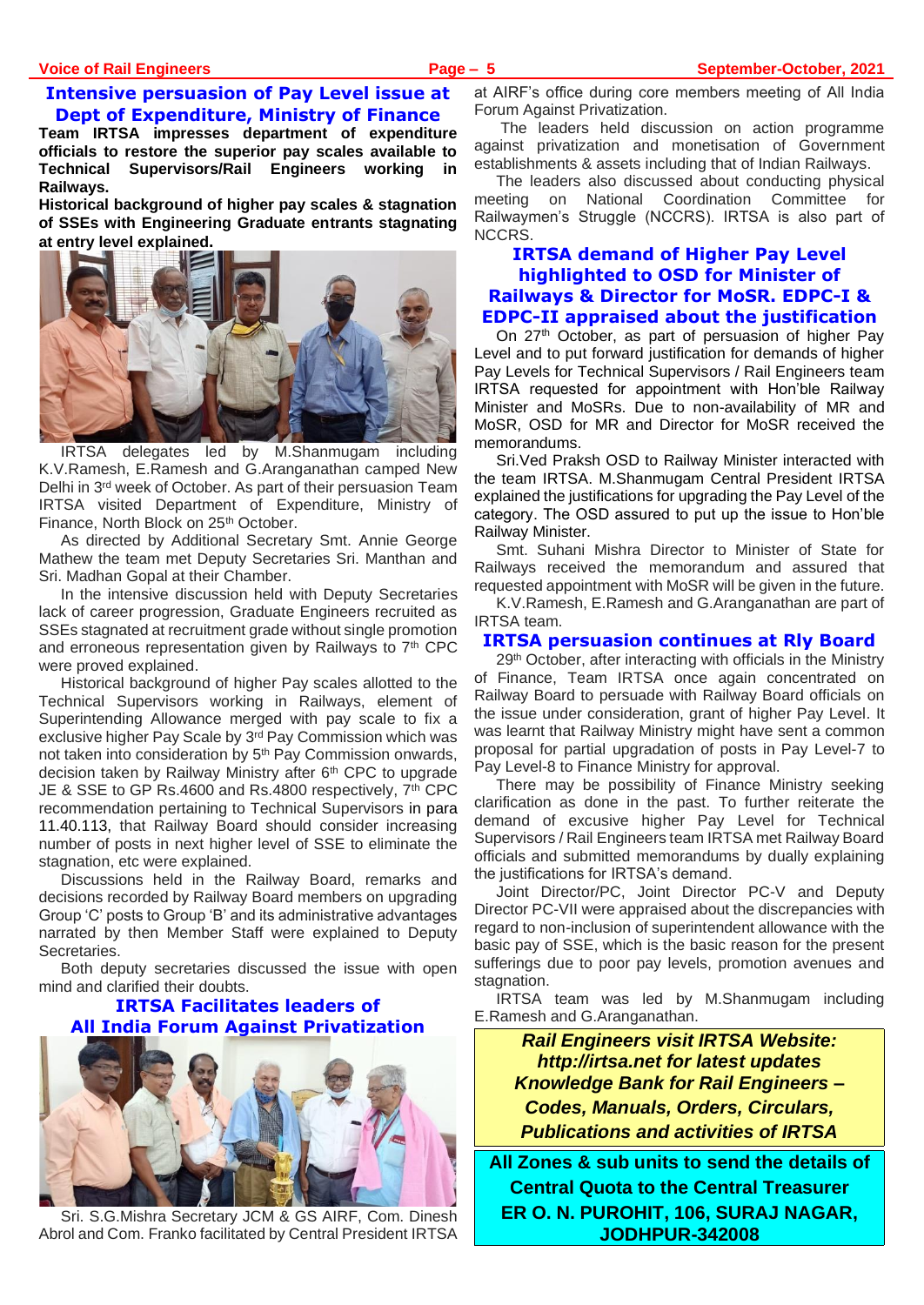**Voice of Rail Engineers Page – 6 September-October, 2021**

# **RAILWAY BOARD / GOVT. ORDERS**

**PCPOs may decide on issue of physical passes where HRMS is not operational due to Technical reasons. File No. PC-V11/2020/HRMS/16, dated02/09/2021 Sub: Discontinuation of physical passes - reg.**

Vide Board's letter of even number dated 01.09.2021, orders have been issued directing all field units that Privilege Pass for serving employees has to be issued only through HRMS w.e.f. 01.09.2021.

2. Since then it has been observed that HRMS is facing some operational constraints due to certain technical glitches which is resulting in a situation that the employees are not able to draw their passes.

3. In order to ensure that employees are not to put any hardships due to no fault of their, it is advised that PCPOs may decide to issue physical passes in extraordinary unforeseen circumstances where HRMS is not operational due to technical reasons without waiting for formal orders from Board.

4. The course of action suggested in para 3 may be resorted to only in circumstances where HRMS is not operational and it shall also be ensured that due diligence may be taken to make proper entries to keep the pass record of each employee updated to avoid issue of excess pass.

**Ministry of Finance, (Department of Expenditure)O.M. No. 1(5)/E.V/2020, dated 7th September, 2021**

#### **Sub.: Central Government employees retired during the period from January, 2020 to June, 2021- calculation of Gratuity and Cash payment in lieu of Leave – regarding.**

The undersigned is directed to refer to this Ministry's O.M. No.1/1/2020-E.ll(B) dated 23.04.2020, read with O.M. No.1/1/2020-E. II(B) dated 20.07.2021, in regard to payment of Dearness Allowance (DA) during the period from 01.01.2020 up to 30.06.2021 and to say that in terms thereof while the rate of DA during the said period shall remain at 17% of basic pay, the same has been enhanced to 28% of basic pay subsuming additional instalments arising on 01.01.2020(4%), 01.07.2020 (3%) & 01.01.2021(4%) payable w.e.f. 01.07.2021.

2. As per the existing provisions contained in Central Civil Services (Pension) Rules 1972, DA on the date of retirement or death is reckoned as emoluments for the purpose of calculation of gratuity. Also, as per the existing provisions contained in CCS (Leave) Rules 1972, pay admissible on the date of retirement plus DA on that are reckoned for the purpose of calculation of cash payment in lieu of leave.

3. In view of the provisions of the aforesaid orders of this Ministry dated 23.04.2020 and 20.07.2021, calculation of gratuity and cash payment in lieu of leave in respect of Central Government employees who retired on or after 01.01.2020 and up to 30.06.2021 are required to be made based on the rate of DA at 17% of basic pay.

4. Keeping in view that gratuity and cash payment in lieu of leave are one-time retirement benefits admissible to employees on retirement and employees who retired during the period from 01.01.2020 to 30.06.2021 have been allowed lesser amount than what would have been calculable but for the aforesaid orders of this Ministry dated 23.04.2020 and 20.07.2021, the matter has been considered sympathetically with a view to allowing the same to such employees.

5. Accordingly, the President is pleased to decide that in respect of Central Government employees who retired on or after 01.01.2020 and up to 30.06.2021, the amount of DA be taken into account for calculation of gratuity and cash payment in liue of leave will be deemed to be as under:-

| <b>Employees retiring</b><br>during the period | Notional Percentage of<br>Dearness Allowance (DA)<br>for calculation purpose |
|------------------------------------------------|------------------------------------------------------------------------------|
| From 01.01.2020 to<br>30.06.2020               | 21% of basic pay                                                             |
| From 01.07.2020 to<br>31.12.2020               | 24% of basic pay                                                             |
| From 01.01.2021 to<br>30.06.2021               | 28% of basic pay                                                             |

6. All other conditions as stipulated in CCS (Pension) Rules 1972 and the orders of Department of Pension & PW vide O.M. No.7/5/2012- P&PW (F)/B dated 26.08.2016 in respect of employees borne on National Pension System (NPS) and CCS (Leave) Rules 1972, shall continue to be applicable while calculating gratuity and cash payment in lieu of leave respectively.

7. In their application to the persons belonging to India Audit and Accounts Department, these orders are issued under Article 148(5) of the Constitution and after consultation with the Comptroller and Auditor General of India.

# **MINISTRY OF FINANCE (Department of Revenue) (CENTRAL BOARD OF DIRECT TAXES) NOTIFICATION dated 31st August, 2021 INCOME-TAX**

**G.S.R. 604(E).** - In exercise of the powers conferred by the first proviso to clause (11) of section 10 and the first proviso to clause (12) of section 10 read with section 295 of the Income-tax Act, 1961 (43 of 1961), the Central Board of Direct Taxes hereby makes the following rules further to amend the Income-tax Rules, 1962, namely:-

1. **Short title and commencement** (1) These rules may be called the Income-tax (25<sup>th</sup> Amendment) Rules, 2021.

(2) They shall come into force on 1st day of April, 2022.

2. In the Income-tax Rules, 1962, after the rule 9C, the following rule shall be inserted, namely:

"9D. **Calculation of taxable interest relating to contribution in a provident fund or recognised provided fund, exceeding specified limit**.- (1)For the purposes of the first and second provisos to clauses (11) and (12) of section 10 , income by way of interest accrued during the previous year which is not exempt from inclusion in the total income of a person under the said clauses (hereinafter in this rule referred to as the taxable interest), shall be computed as the interest accrued during the previous year in the taxable contribution account.

(2) For the purpose of calculation of taxable interest under sub-rule (1), separate accounts within the provident fund account shall be maintained during the previous year 2021- 2022 and all subsequent previous years for taxable contribution and non-taxable contribution made by a person. **Explanation:** For the purposes of this rule, (a) Non-taxable contribution account shall be the aggregate of the following, namely:-

(i) closing balance in the account as on 31st day of March 2021;

(ii) any contribution made by the person in the account during the previous year 2021-2022 and subsequent previous years, which is not included in the taxable contribution account; and

(iii) interest accrued on sub- clause (i) and sub- clause (ii),

as reduced by the withdrawal, if any, from such account;

(b) Taxable contribution account shall be the aggregate of the following, namely:-

(i) contribution made by the person in a previous year in the account during the previous year 2021-2022 and subsequent *….. Continued on page-8*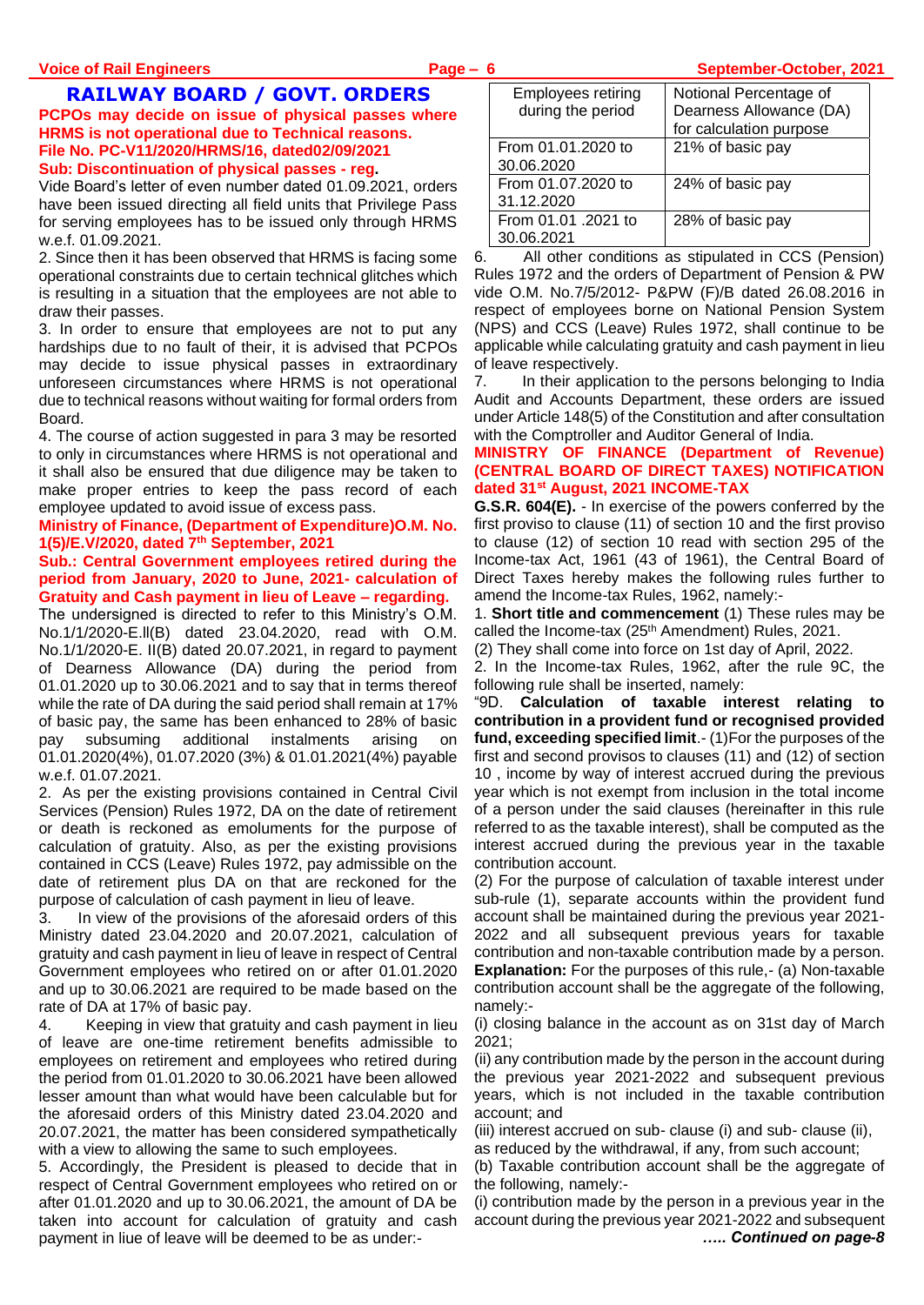# **INDIAN RAILWAYS TECHNICAL SUPERVISORS' ASSOCIATION**

**CHQ. 32, Phase 6, Mohali, Chandigarh-160055.***Email-gsirtsa@yahoo.com (***Ph***:0172-2228306, 9316131598)* No. IRTSA /CGB/CEC)/1/2021 Dated:14-10-2021

**REMINDER NOTICE FOR 56th ALL INDIA ANNUAL CONFERENCE & CENTRAL GENERAL BODY OF IRTSA TO BE HELD AT RCF KAPURTHALA ON 27th & 28th NOVEMBER, 2021**

- ➢ **56th Annual Conference & Central General Body Meeting of Indian Railways Technical Supervisors Association shall be held at RCF Kapurthala on 27th & 28th November, 2021.**
- ➢ **CEC Meeting of IRTSA shall also be held in conjunction thereof, as per following programme.**
- ➢ **All the Members of CGB & CEC, all Zonal / Unit Secretaries IRTSA, are requested to attend the meeting(s) positively, along with other active members and Sub-unit Secretaries of their Zone.**

**AGENDA OF THE MEETING 1) Inauguration 2) Address by President IRTSA 3) a) Report of General Secretary IRTSA b) Report on Account by Treasurer IRTSA 4) Report by Zonal Secretaries & CEC Members 5) Amendments in Constitution of IRTSA, if any. 6) Seminar on Role of Engineers in Railways 7) Update on Court Cases 8) a) Discussion on the problems of Rail Engineers of Workshops, Production Units, Open Line Depots, Diesel & Electric Loco / EMU Sheds, C&M Labs, Drawing & Design Offices, IT & Store Depots etc. b) Resolutions of Demands. c) Resolution on Line of Action for realization of demands. d) Election of CEC, IRTSA. 9) Any other point with the permission of the Chair. DETAILED PROGRAMME 1. a) Inauguration & CGB Meeting 27.11.2021 from 10.00 AM to 05.00 PM b) Technical Seminar & Open Session 27.11.2021 from 6:00PM to 09:00 PM** *(Followed by Dinner)* **Cultural Program 2. a) CEC Meeting b) CEC & CGB Meeting: c) Election of New CEC & Lunch 27.11.2021 from 9.00 PM to 10.00 PM & 28.11.21 morning if required. 28.11.21 from 10:00 AM to 01:00PM 28.11.21 from 01.00PM to Onward 3. Venue Waris Shah Hall & Community Hall, Rail Coach Factory Kapurthala-144602 4. Accommodation Hotel: Best Western and Hotel Ramneek Kapurthala 5. Delegation fee Rs. 500 per Delegate**  6. Chief Guests of the Occasion Sh. Shiv Gopal Mishra General Secretary AIRF & **Dr. M. Raghavaiah General Secretary NFIR 7. Guest of Honour Sh. Harchandan Singh General Secretary IRTSA & Sh. M. Shanmugam President IRTSA Sh. Sarvjit Singh General Secretary IREF 8. Chairman Conference Committee Sh. Darshan Lal, Zonal President RCF Mob. No. 8437043089 & 9463183922 9. Convener, Conference Committee Sh Mayank Kumar Bhatnagar Zonal Secy RCF Mob. 8437043273 10. Conference Committee Sh. Jagtar Singh W/President RCF Mob No. 9875914065 & 8437043338 Sh. Baldev Raj Mob No 9875914415 & 843703510 Sh. Harminder Singh Mob No 8437043117 Sh. Surjit Singh Mob No8437043119 Sh. Rajesh Jatana Mob No. 8437043118 Sh. G P Singh Mob No. 8437041323 Sh. S K Bharti Mob No.9417911717 Sh. Gurjeet Singh Mob No.8437043069 Sh. Surjeet Singh SSE/RCF Mob No. 9714301044 11. Treasurer, Conference Committee Sh. Amrit Lal Chaudhary Mob No. 9816653951 & 8437053951 12. Information/Detailed Schedule www.irtsa.net, Voice of Rail Engineers, e-mail, WhatsApp, Facebook 13. Transportation (From Jalandhar City Rly Station (JUC) To Venue / Residence/Accommodation) Will be arranged on prior intimation one week before the Conference to Sh. Surjeet Singh SSE/RCF Mob No. 9714301044 Sh. Harinder Singh Mob No. 8437041378 Sh. Jagmohan Singh Mob No.8437043479 14. Reception Counter(s) at Jalandhar Rly Station & Venue Sh. Gurvinder Singh Mob No. 8437043074 Sh. Iqbaljeet Singh Mob.No.7589418992 Sh. Amit Rathi Mob.No. 8427713488**

**All CEC & CGB Members, Zonal / Unit & Sub-Unit Secretaries are requested to:**

**i. Proposed CEC meeting on 26th Nov is pended due to exigencies, CEC meeting will be held on 27th Nov night in conjunction with CGB.**

ii. Advise all delegates to get their both sides "Train Reservations done in advance at the earliest.

iii. Complete Membership Drive of IRTSA at the earliest.

**iv. Send Central Quota by Online Transferor DD in favor of "Indian Railways Technical Supervisors Association" to: Shri ON Purohit Central Treasurer, IRTSA, 106 A, Suraj Nagar, Jodhpur-342008 (Mob: 09828024476).**

v. All participants need to follow the COVID-19 guidelines issued by MHA & State Government. -**GS/IRTSA-**